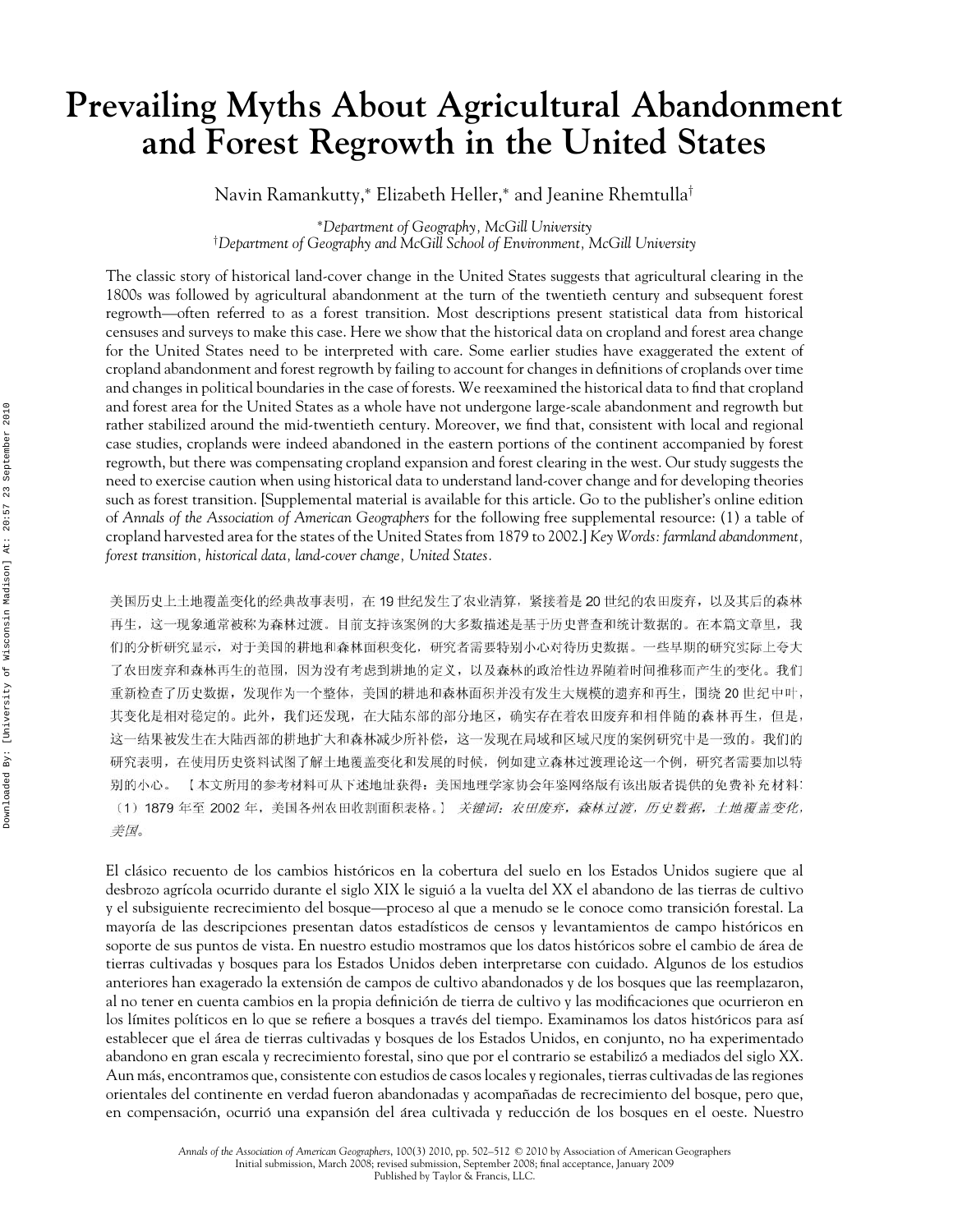estudio sugiere obrar con cautela cuando se utilizan datos historicos para entender los cambios de la cubierta del ´ suelo y para desarrollar teorías como la de la transición forestal. [Hay disponible material suplementario para este artículo. Acceder a la edición *online* del publicista de *Annals of the Association of American Geographers* para el siguiente recurso suplementario gratuito: (1) una tabla del area de las tierras de cultivos cosechados en los estados ´ de EE.UU. de 1879 a 2002.] *Palabras clave*: abandono *de tierras de cultivo, transicion forestal, datos hist ´ oricos, cambio ´ de la cobertura de la tierra, Estados Unidos*.

he classic story of historical land-cover change in the United States is well known. European Americans initially cleared and settled the forests along the eastern seaboard. As the settlers moved west, agriculture migrated with them, resulting in agricultural abandonment along the eastern seaboard and southeast. Today, much of the intensive agriculture is located in the midwestern United States and the forest has returned in the eastern United States and other areas not well suited to agriculture.

This story of the rise and fall of agriculture (or deforestation followed by forest recovery) has been told numerous times, by numerous authors, quantitatively and qualitatively, and with a focus on either agriculture, forests, or both (e.g., Hart 1968; Clawson 1979; Williams 1989; Foster 1992; Waisanen and Bliss 2002; W. B. Smith et al. 2004; Kauppi et al. 2006). Indeed, the United States is often presented as an example of the forest transition theory, which suggests that the process of economic development in countries often begins with forest clearing but then undergoes a turnaround whereby agriculture is abandoned and the forests recover (Mather and Needle 1998; Rudel 1998; Rudel et al. 2005). In this article, we present an in-depth investigation of the historical land-cover data for the United States. Our study reveals critical nuances in the story that are often overlooked. In particular, we demonstrate that the dominant story applies only to the eastern United States and not across the country as a whole as normally portrayed.

In perhaps the earliest quantitative assessment, Hart (1968) examined changes in cleared farmland from 1910 to 1959 in thirty-one states across the eastern United States and argued that loss and abandonment of farmland "has been more widespread than is commonly recognized" (417). Hart pointed out that although farmland acreage across the entire conterminous United States had not changed substantially, farmland in the thirty-one eastern U.S. states was lost rapidly while the west continued to gain farmland. Hart argued that for the eastern United States as a whole, poor land quality hindering agriculture was perhaps the single most important factor influencing abandonment.

In a classic article titled "Forests in the Long Sweep of American History," Clawson (1979) examined trends

since 1800 in forest inventory data (acreage, standing timber volumes, annual wood growth, wood utilization, and price of forest products) to present an optimistic outlook for the future of American forestry. In this article, he also summarized changes in forest (and area of "cropland in farms") across the United States from 1630 to 1977 from numerous sources. Figure 1 from Clawson (1979) is adapted and reproduced here (Figure 1) and suggests that farmland area across the United States increased and forests decreased until the early twentieth century, but the trend then reversed as farmlands were abandoned and the forests grew back. Although Clawson only argued in his article that the area of forests had stabilized and did not proclaim a large forest regrowth, his data have since been used by other authors to suggest a forest transition in the United States (e.g., Williams 1989; Kauppi et al. 2006). Indeed, Clawson included the following caveat in the introduction to his article:

A quantitative history of forest land use, timber stands, timber growth, and timber harvest from 1800 to date, as presented in this article, is, like many other histories, limited by the paucity, suspected inaccuracy, and noncomparability of the available data. The best available data have been used in this article and are sufficient to sustain the interpretations drawn. (Clawson 1979, 1168)



**Figure 1.** Reconstruction of historical cropland and forest areas for the United States from Clawson (1979). Data were taken from Tables 1 and 2 of Clawson, to reproduce an adapted version of his Figure 1. The data suggest large-scale cropland abandonment and forest regrowth in the United States since the mid-twentieth century.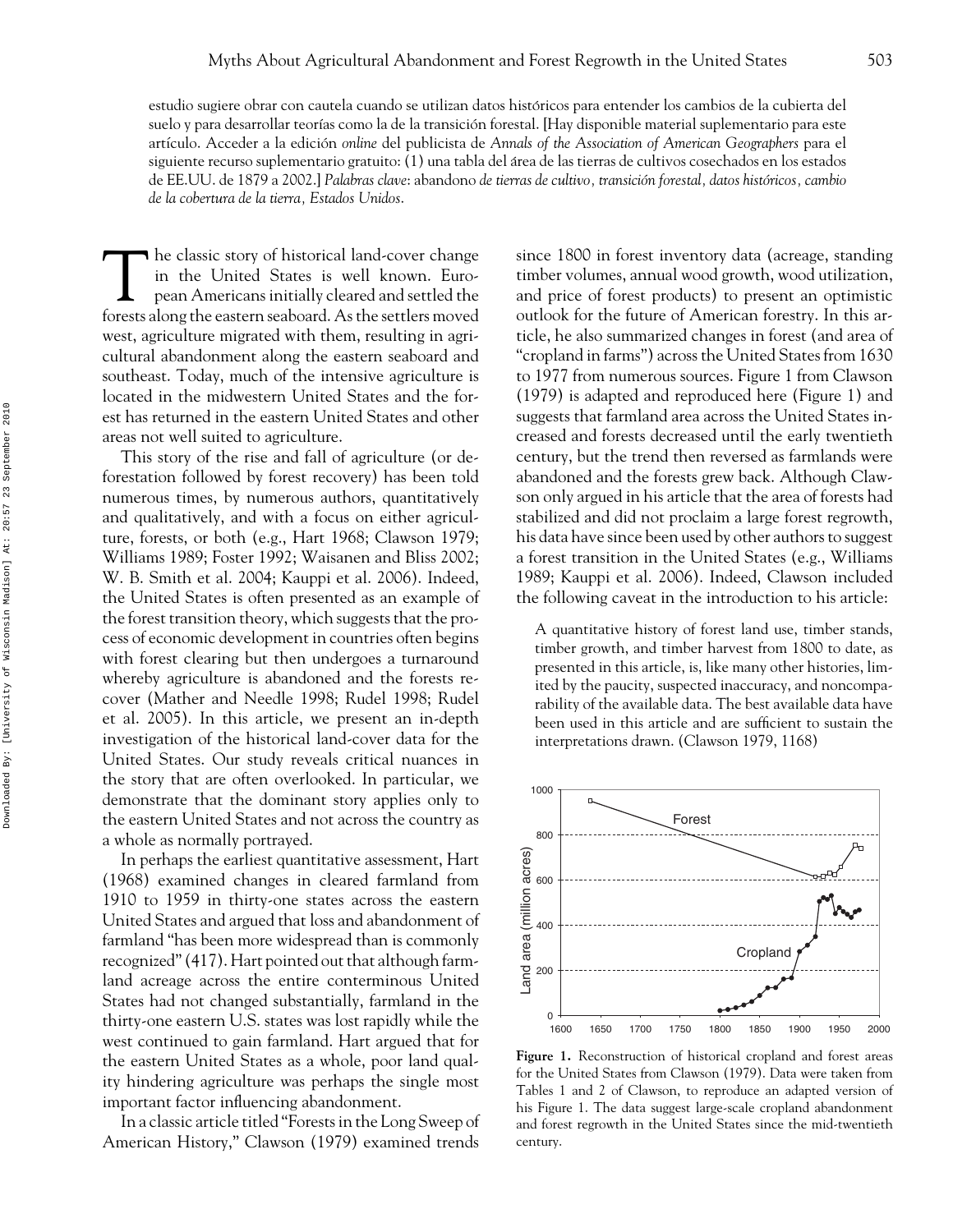Although Clawson's conclusions about the state of American forestry were not based solely on the acreage data, those data have been used since to tell the story of the return of the American forest. Williams (1989), in his authoritative volume, "Americans and Their Forests," used the same data as Clawson (see his Table 13.3) to say:

Whatever measure is taken, the conclusion seems unavoidable that the forest is building up today rather than declining. The trends of the last three-and-a-half centuries have been reversed so that the conclusion seems unavoidable that the forest is being reborn. The amount of land in commercial forest (see Table 13.3) has risen from a low point of about 461 million acres in 1944 to 483 million acres in 1977. The amount of land in noncommercial forest has increased even more, from a low point of 120 million acres in 1930 to 254 million acres in 1977. (Williams 1989, 467)

Williams did go on, however, to acknowledge that relating forest regrowth statistics to agricultural abandonment is difficult because of lack of appropriate measures in the agricultural census. Sedjo (1999), in a discussion paper titled "Marion Clawson's Contribution to Forestry," wrote,

In ..."Forests in the Long-Sweep of American History" (1979), Clawson showed how the nation's forests had recovered, far beyond what had been anticipated even by the most optimistic analysts, from earlier logging and land-clearing abuses. His argument was that the American forests were in far better condition than was commonly supposed, in large part due to their natural resiliency, which he felt was consistently underestimated. (Sedjo 1999, 3)

The notion of agricultural abandonment and forest regrowth in the United States is also consistent with local experience of this change, as evidenced through numerous case studies across the eastern United States (Hart 1980; Foster 1992; B. E. Smith, Marks, and Gardescu 1993; Matlack 1997; Flinn, Vellend, and Marks 2005). Photographs showing agricultural structures from the past hidden in present-day forests lend further credence to this idea (e.g., Russell 1998; Thorson 2002; Van Valkenburgh 2004; see also theWeb sites of the Harvard Forest Museum at http://harvardforest. fas.harvard.edu/museum.html and the Center for Rural Massachusetts at http://www.umass.edu/ruralmass).

In this article, we suggest that this dominant story requires refinement. Although we do not dispute that agriculture was abandoned in the eastern United States and that these forests grew back, presenting the data

at a national scale obscures important regional differences, with implications for theories such as forest transition. Moreover, historical land-cover change data for the United States are fraught with problems related to changes in definitions and changes in administrative boundaries and therefore need to be interpreted with care. Well-known recent studies (e.g., Waisanen and Bliss 2002), although acknowledging problems with definitions, have continued to present the data without addressing these inconsistencies. Ramankutty and Foley (1999b) attempted to correct for these inconsistencies but did not present a detailed analysis of the source of inconsistencies and their implications. In this article, we carefully reexamine the historical data on land-cover change across the United States, addressing the inconsistencies and their implications for our understanding of land-cover change and for theories such as forest transition.

## **Data Sources**

## **Cropland**

Clawson estimated and compiled data on "cropland in farms" from 1800 to 1975 (Figure 1). From 1800 to 1880, he estimated this variable based on the relationship of total farm area to population and of cropland area to total farm area.<sup>1</sup> From 1890 onward, Clawson obtained data from a compilation titled *Historical Statistics of the United States: Colonial Times to 1970* (U.S. Bureau of the Census 1975).2 More recent estimates are available from table Da14-27 of the updated edition of *Historical Statistics of the United States* (Carter et al. 2006). We henceforth collectively refer to these compilations as HisStatUS. The primary sources of data for HisStatUS were the individual U.S. censuses that are described further later.<sup>3</sup>

Historical changes in U.S. agricultural area are available from censuses taken roughly every ten years from 1879 to 1919 and roughly every five years since then (Table 1). From 1879 to 1919, the census reported the following variables related to agriculture: "improved land" (vs. unimproved land) and "harvested area" of several crops. Starting in 1924, more detailed agricultural land-use information was collected by the censuses and, in addition to "cropland harvested,"<sup>4</sup> included area in "crop failure," "cropland idled or fallow,"<sup>5</sup> and "ploughable pasture." From 1945 onward, the ploughable pasture variable was replaced with "cropland used for pasture."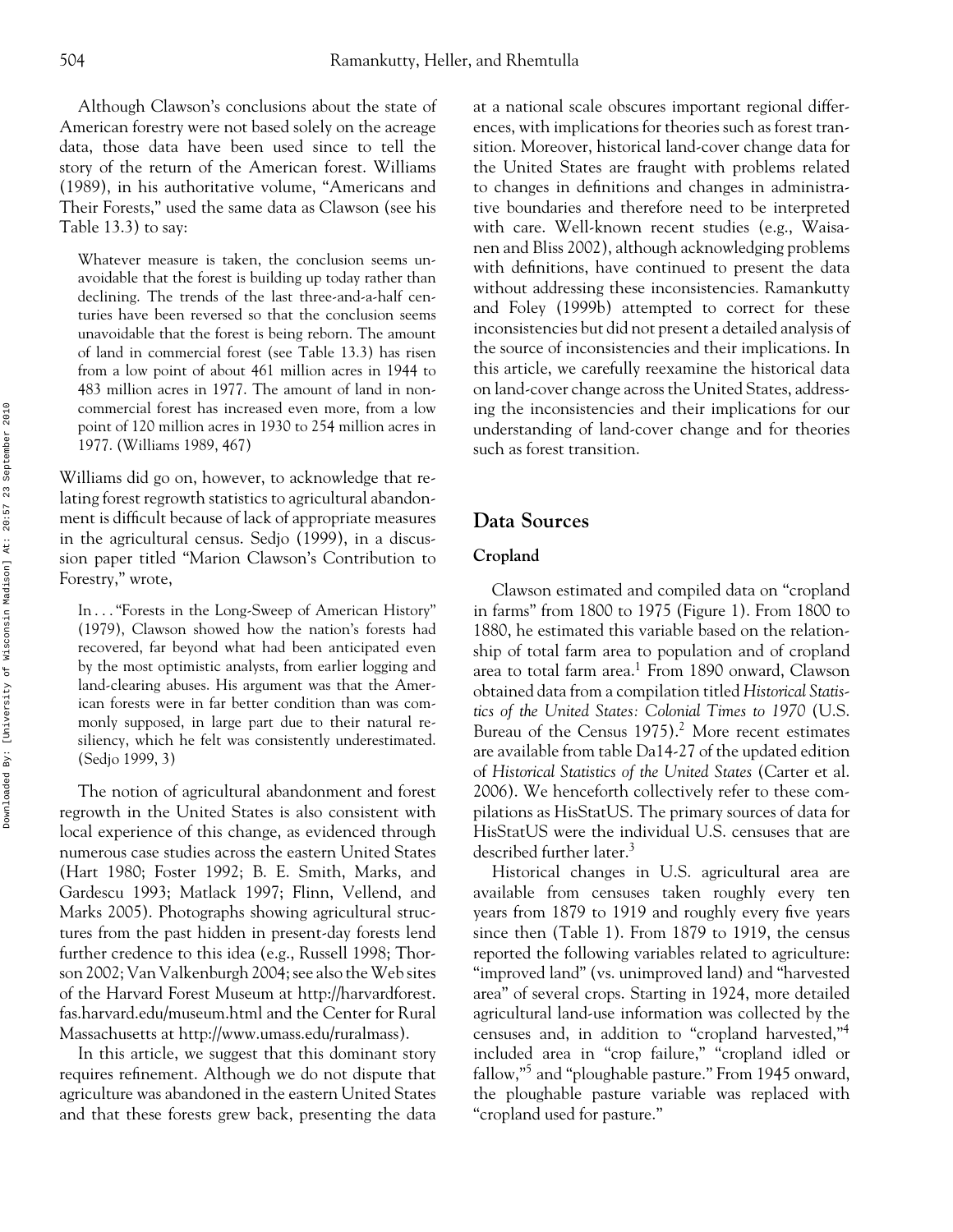| Source                              | Years                                                                              | Variables reported<br>related to cropland                                                | Cropland area as reported<br>by HisStatUS                                                    |
|-------------------------------------|------------------------------------------------------------------------------------|------------------------------------------------------------------------------------------|----------------------------------------------------------------------------------------------|
| U.S. Bureau of the<br>Census        | 1879, 1889, 1899, 1909, 1919                                                       | Improved land; harvested area of individual<br>crops                                     | Sum of harvested area of<br>individual crops                                                 |
| U.S. Bureau of the<br><b>Census</b> | 1924, 1929, 1934, 1939                                                             | Cropland harvested; crop failure; cropland<br>idle/fallow; ploughable pasture            | $Cropland$ harvested $+$ $Crop$<br>failure $+$ Cropland idle/fallow<br>+ Ploughable pasture  |
| U.S. Department of<br>Agriculture   | 1944, 1949, 1954, 1959, 1964,<br>1969, 1974, 1978, 1982,<br>1987, 1992, 1997, 2002 | Cropland harvested; crop failure; cropland<br>idle/fallow; cropland used for pasture     | Cropland harvested + Crop<br>failure $+$ Cropland idle/fallow<br>+ Cropland used for pasture |
| U.S. Department of<br>Agriculture   | Annual estimates from<br>1910-2005                                                 | cropland harvested; cropland used for crops<br>(includes harvested, failure, and fallow) |                                                                                              |

**Table 1.** Data sources for cropland measurements

From the U.S. censuses since 1879, we compiled state-level data on "cropland harvested," a variable that is more or less consistently reported. For the decades from 1879 to 1919, cropland harvested was not directly reported; however, the area under each crop was reported and we summed them to estimate cropland harvested. The number of reported crops increased between 1879 and 1919 to progressively include additional minor crops. For all years after 1919, a cropland harvested category is reported by state in the censuses. Data for Alaska, Hawaii, and the District of Columbia were available from the censuses for the more recent time periods, but not for the past. However, the area of cropland in these administrative units is insignificant to the analysis.

The U.S. Department of Agriculture's (USDA) Major Land Uses database provides annual estimates from 1910 to 2005 (national totals for the forty-eight U.S. states) on "harvested cropland" and "cropland used for crops" (the latter includes cultivated summer fallow and crop failure, in addition to harvested area; USDA 2008). It is not clear how annual estimates were derived even though censuses were only taken every five years at best. We gathered these annual data for additional comparison to the censuses.

## **Forest**

To analyze change in forest area over time, we obtained state-level data on forest area from W. B. Smith et al. (2004). These data were predominantly based on forest surveys conducted by the USDA Forest Service. However, the data were adjusted to include estimates of forest area in regions that were later to become states within the United States, thus producing a data set that maintains a constant geographic definition throughout all years.

To reproduce Clawson's estimate, we also obtained, from Table 1 of Clawson (1979), the area of commercial forest and noncommercial forest from 1630 to 1977. We obtained similar data from Williams (1989; Table 13.3) to reproduce his estimates.<sup>6</sup>

# **Results**

## **Cropland**

Previous reconstructions of historical agricultural data are plagued by problems of inconsistent definitions. As mentioned earlier, Clawson's (1979) cropland in farm area statistics (Figure 1) were derived from HisStatUS. These data, which were compiled from individual censuses beginning in 1890, use inconsistent definitions through time (Figure 2), as noted in some instances in the HisStatUS footnotes<sup>7</sup> (Table 1). In particular, the census data from 1879 to 1919 reported total "harvested area," but this acreage was reported under the category of croplands by HisStatUS and used by Clawson as such. Starting in 1924, the additional variables of crop failure, cropland idled or fallow, and ploughable pasture were added to cropland harvested area to represent total cropland area in HisStatUS. From 1945 onward, the ploughable pasture variable was replaced with "cropland used for pasture." The definition of ploughable pasture used from 1924 to 1939 was broader (and therefore of greater acreage) than the term cropland used for pasture. $8$  Figure 2 shows that the cropland area from HisStatUS from 1924 to 1939 is the highest over the entire time series. It is commonly assumed that these values are high because this period was the peak of agriculture but it is more likely an overestimate because of the use of "ploughable pasture" instead of cropland used for pasture as just described. Moreover,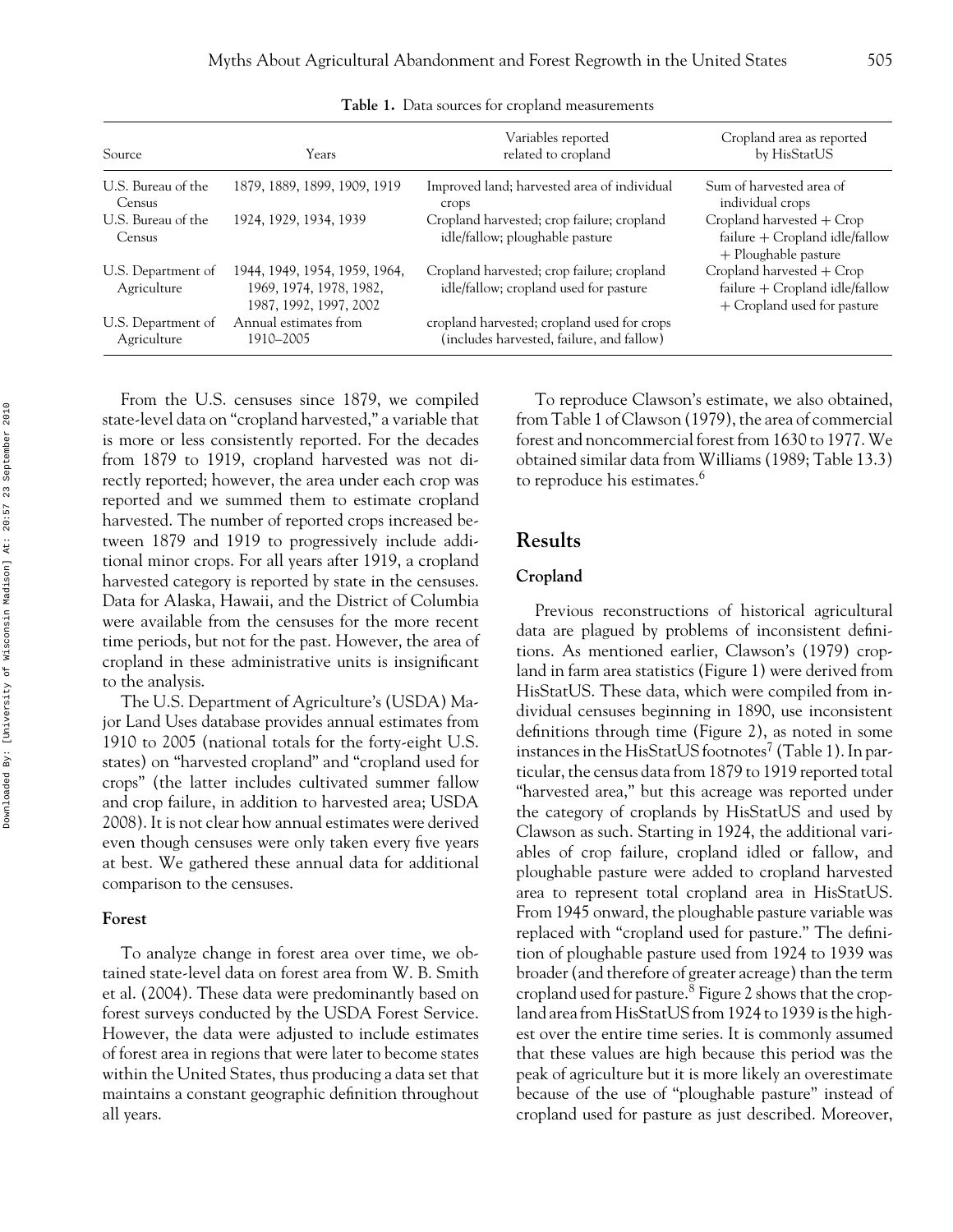

**Figure 2.** An intercomparison of various interpretations of cropland area change in the United States. The time series from the *Historical Statistics of the United States* is clearly influenced by changes in definition. The other time series do not show large-scale cropland abandonment. Note that a couple of time series are mismatched by one year because of discrepancies in whether they report data for the year in which they were collected or for the year in which the report was published. In the post-1945 time period, Ramankutty and Foley (1999a) is slightly different from the *Historical Statistics of the United States* even though they use the same definitions of croplands. This is because the Ramankutty and Foley data after 1945 are taken from the USDA Major Land Uses database that provides a "consistent accounting of all major uses of public and private land" in the United States, and therefore had adjusted the census data further.

the cropland areas from 1879 to 1919 are likely also underestimates of the real extent of total cropland area because of the use of a narrower definition of cropland.

The one variable that can be consistently gleaned from primary sources since 1879 is cropland harvested area. We first examine the annual historical data compiled by the USDA (2008) for "harvested cropland" as well as "cropland used for crops" (the latter includes cultivated summer fallow and crop failure, in addition to harvested cropland) for the forty-eight U.S. states from 1910 to 2005. These variables suggest a small gradual decline in croplands since the peak in 1930s instead of a large decrease<sup>9</sup> (Figure 2). Across the entire United States, the peak cropland harvested area was 361 million acres in 1932, decreasing to 321 million acres in 1997, a decline of 11 percent relative to the 1932 peak. Total cropland from HisStatUS shows a 19 percent decrease from 530 million acres in 1940 to 431 million acres in 1997. Ramankutty and Foley (1999b) made an attempt to adjust the data to account for change in definitions over time (see their article for details); their estimated change in total cropland area (including cropland harvested, crop failure, cultivated summer fallow, cropland idled, and cropland used for pasture) is also shown in Figure 2. According to this data set, cropland areas peaked at 478 million acres in 1949 and declined to 460 million acres in 1992, a mere 3.8 percent decline, showing no large decrease in cropland area since the mid-twentieth century but rather that cropland areas have mainly stabilized.

#### **Forests**

Previous reconstructions of historical forest area are also misleading. The first time-series reconstruction of historical changes in U.S. forest extent was by Clawson (1979), which Williams (1989) later reproduced using some of the same data sources (Figure 3). It is not clear from the descriptions of the data whether the definitions were consistent through time. Here, however,



**Figure 3.** Data on forest area change in the United States from different sources. Smith (W. B. Smith et al. 2004) has the most consistent reconstruction of changes over time. Clawson (1979) and Williams (1989) did not consider the changes in territorial boundaries over time and therefore overestimated forest regrowth. Note that Williams had an estimate for total forest area in 1962, whereas only commercial forest area was reported by Clawson. Williams reported different forest extent values, from two different sources, for the adjacent years 1907 and 1908 and again for 1919 and 1920; because these differences should not be interpreted as a real progression in forest area between those years, we do not connect the Williams points in the figure with a line.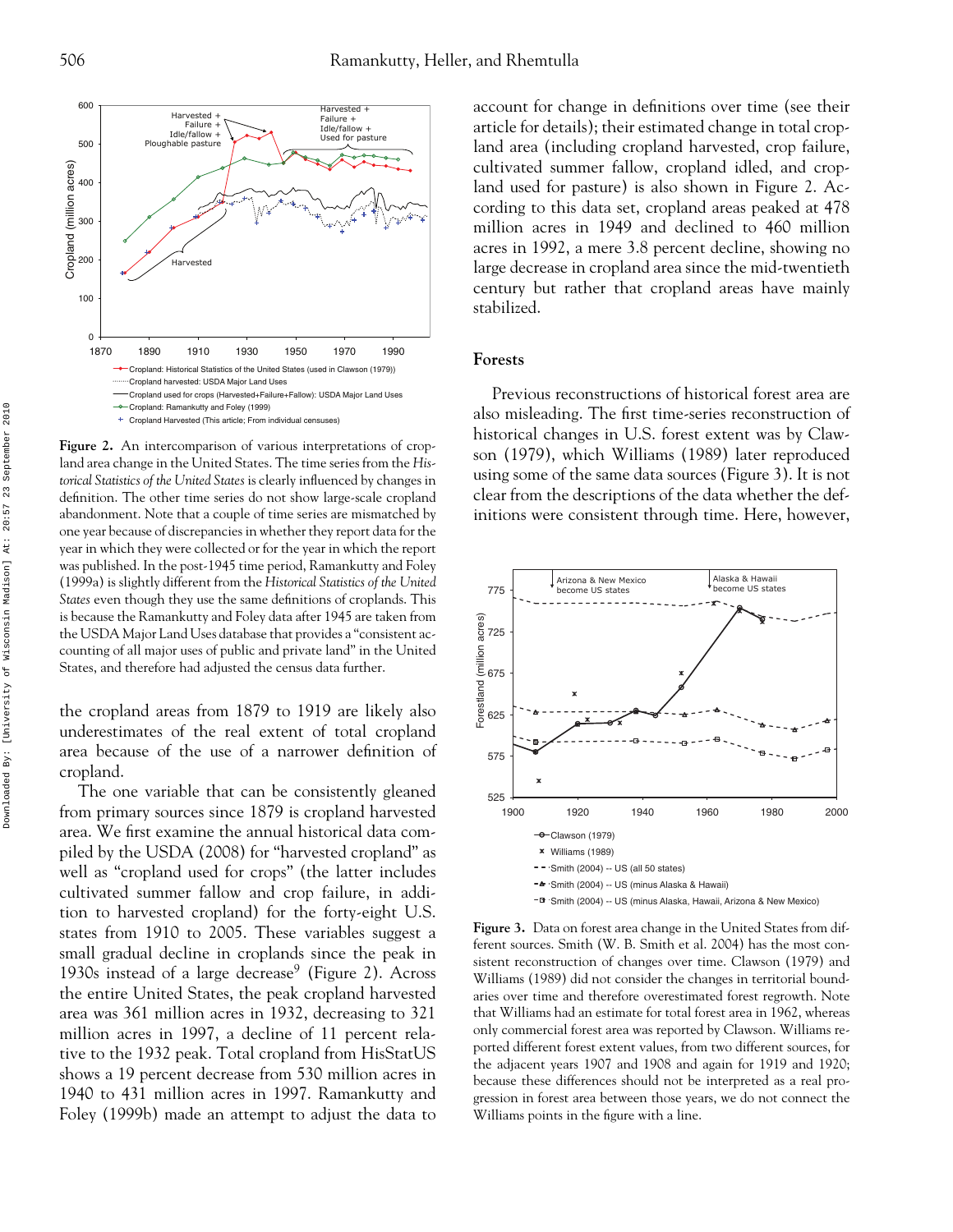we raise another important issue: inconsistent political boundaries. Endnote 3 in Clawson (1979, 1174) says:

It is not clear when data on the forested area of southeastern Alaska were first included in the various data sources. Such data were clearly included by 1953, at which time the commercial forest area in southeastern Alaska was slightly in excess of 4 million acres. Data on commercial forests in central Alaska are included only in the 1977 data.

This endnote has enormous implications for interpreting total forest change in the United States.

The most comprehensive survey of historical changes in U.S. forest extent has recently been done by the U.S Forest Service (W. B. Smith et al. 2004), providing consistent estimates for all fifty states in the United States from 1630 to 2002. Overlaying these total forest area estimates for both the forty-eight conterminous U.S. states (excluding Alaska and Hawaii) and all fifty U.S. states on top of the estimates from Clawson and Williams (Figure 3) reveals the artifact of including Alaska (and Hawaii, although its contribution is small) in the Clawson and Williams estimates. The rapid increase from 624 million acres of forest in 1944 to 759 million acres in 1962 (an increase of 135 million acres) was clearly due mainly to the inclusion of Alaska (with 130 million acres of forest, with forests in southeastern Alaska included first, and the rest of Alaska later) and Hawaii (2 million acres of forest) and not a result of regrowing forests. Furthermore, Figure 3 shows that the inclusion of Arizona and New Mexico in 1912 introduced yet another artifact in the reconstruction of Clawson and Williams, although less significant in extent compared to the influence of Alaska. Indeed,



**Figure 4.** Historical time series of cropland harvested area and forest area grouped by states to the east and west of the Mississippi River.

the data from W. B. Smith et al. (2004) show that for the country as a whole, forest extent has stabilized since 1907, and no significant regrowth has occurred.

We should acknowledge that not all studies have so strongly portrayed the story of the returning forests. Indeed, the literature from the USDA Forest Service, which carefully reconstructed the forest area data (W. B. Smith et al. 2004), only discusses a slowing down or termination of clearing of forests for agriculture. For example, W. B. Smith et al. (2004) said, "Nearly twothirds of the net loss of forest to other uses occurred between 1850 and 1900. By 1920, the clearing of forests for agriculture had largely subsided" (3). Birdsey and Lewis (2003, 18) said,

The total area of forestland in the conterminous United States has been remarkably stable over the last century, with a net loss of just 4.2 million ha. However, significant regional changes have occurred. The Northeast and North central region have gained forestland, 43 percent and 7 percent respectively, while all other regions have lost forestland.



Figure 5. Changes in cropland harvested area from 1909 to 2002. The map clearly shows cropland abandonment in the eastern United States but expansion in the western United States and Florida.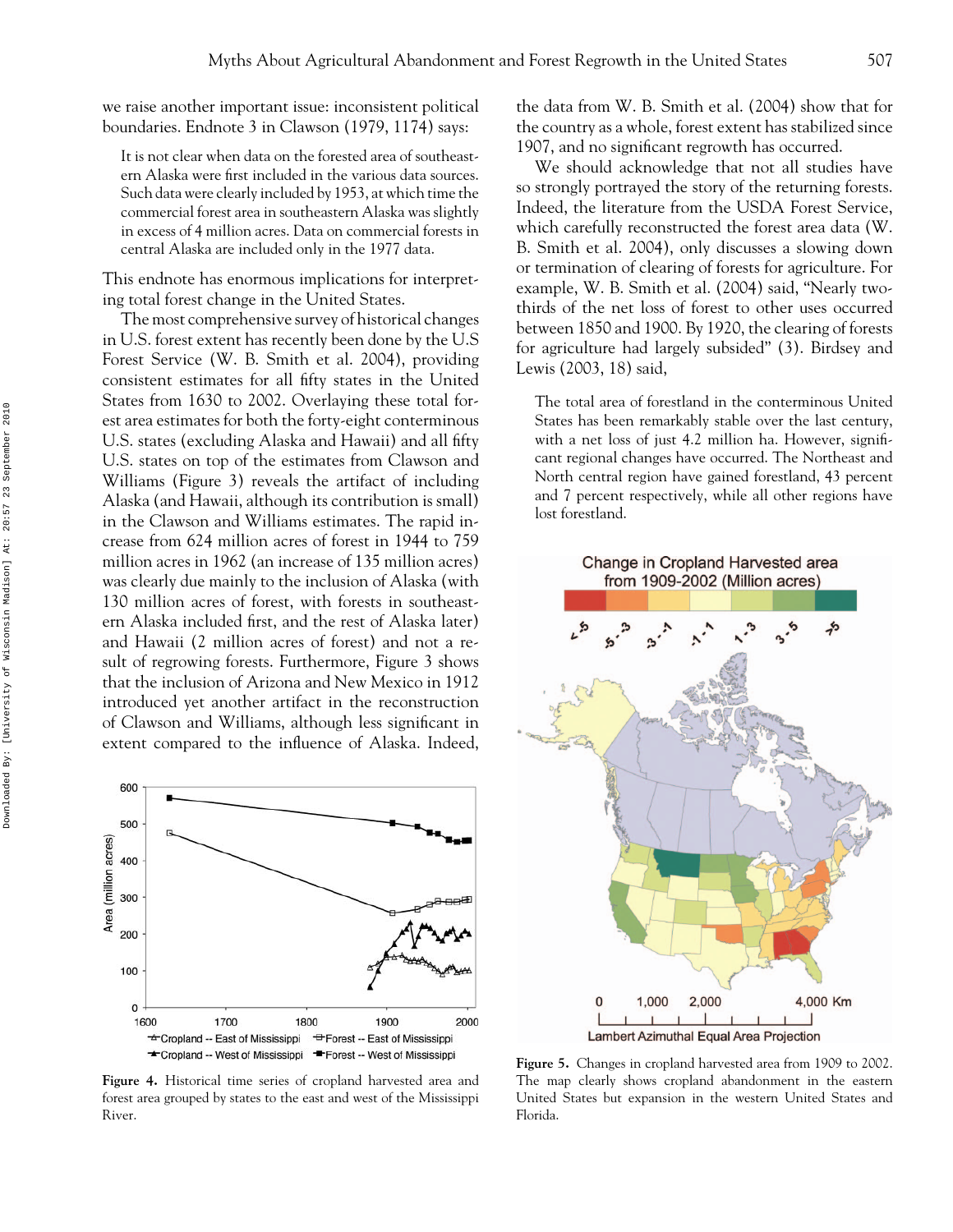

**Regional Changes**

We have thus established that, for the United States as a whole, the story of large-scale cropland abandonment and forest regrowth does not apply. However, there are also several detailed studies of agricultural abandonment and forest regrowth in the eastern United States (Hart 1980; Foster 1992; B. E. Smith, Marks, and Gardescu 1993; Matlack 1997; Flinn, Vellend, and Marks 2005), suggesting that there must be compensating loss of forests and agricultural expansion elsewhere in the United States. We first look at the historical data on harvested cropland and forest area, separated by states to the east and west of the Mississippi River (Figure 4). Even as cropland harvested area declined somewhat in the eastern United States, it expanded greatly in the western United States until the early to mid-1900s and then stabilized. Similarly forests recovered somewhat in the eastern United States, but forest area continued to decline in the west.

At the state level, changes in cropland harvested area over the twentieth century in the United States show that although croplands were indeed abandoned across the eastern United States, compensating cropland expansion occurred during this time period in the Midwest, Mountain states, Pacific states, and Florida (Figure 5). A time series of cropland harvested since 1879, over twelve major regions of the United States (Figure 6), shows that cropland was abandoned since

**Figure 6.** Time series of cropland harvested area from 1879 to 2002 for ten major regions of the United States. The regions are defined as follows: *Northeast:* Connecticut, Delaware, Maine, Maryland, Massachusetts, New Hampshire, New Jersey, New York, Pennsylvania, Rhode Island, Vermont; *Appalachia:* West Virginia, Virginia, North Carolina, Kentucky, Tennessee; *Lake:* Wisconsin, Michigan, Minnesota; *Southern Plains:* Oklahoma, Texas; *Pacific:* Washington, Oregon, California; *Delta:* Arkansas, Louisiana, Mississippi; *Corn Belt:* Illinois, Indiana, Iowa, Missouri, Ohio; *Northern Plains:* Kansas, Nebraska, North Dakota, South Dakota; *Mountains:* Arizona, Colorado, Idaho, Montana, Nevada, New Mexico, Utah, Wyoming; *Southeast:* Alabama, Florida, Georgia, South Carolina. Alaska and Hawaii are not shown because cropland area is negligible.



**Figure 7.** Changes in forest area from 1907 to 2002. The eastern United States (particularly the Northeast) witnessed forest regrowth, but forest area declined in the western United States (particularly Texas and California) and Florida.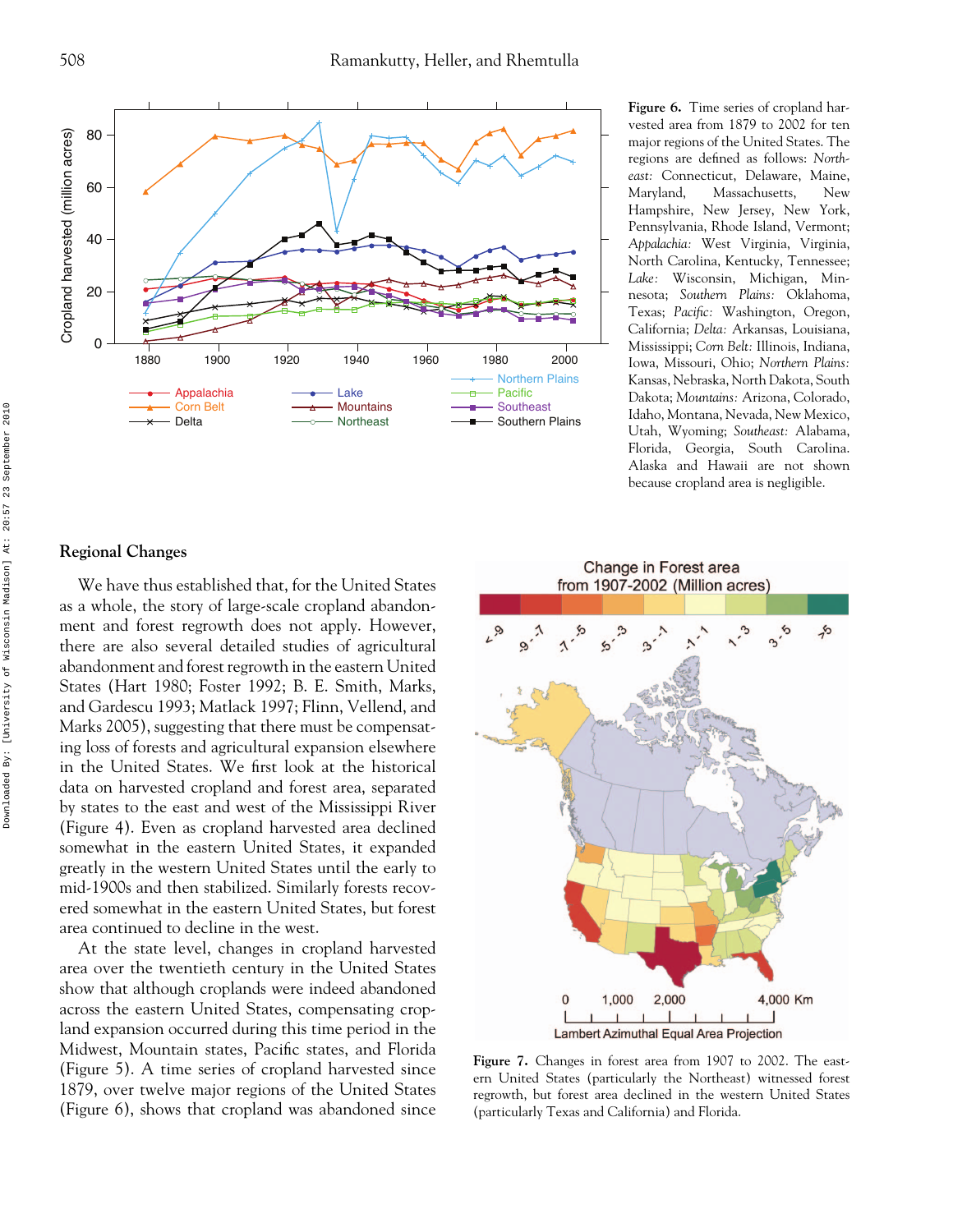

the early to mid-1900s, mainly in the Northeast, Appalachia, Southeast, and southern Plains, consistent with the literature on agricultural abandonment in the eastern United States (Hart 1968). However, croplands continued to expand in the Corn Belt, Mountain, Lake, and Pacific states (Figure 6). The most striking feature in Figure 6 is the large decrease in cropland area in the northern Plains, the Corn Belt, southern Plains, and the Mountain region; this is likely associated with the Dust Bowl of the 1930s (Worster 1979).

Change in forest area over the twentieth century for the U.S. states shows that whereas the Northeast region has seen significant forest recovery, and Appalachia and the Lake states have also seen some recovery, there have been continued significant forest losses in the southern Plains and Pacific regions and the Delta states to a lesser extent (Figures 7 and 8). Whereas forest area increased by 21 million acres in Pennsylvania, New York, Michigan, and Ohio (the four states with the greatest increases in forest area), the states with the greatest loss of forests—Texas, California, Florida, and Arkansas—lost 35 million acres. The amount of forest loss in Texas is highlighted by the fact that in 1630, Texas had the third largest forest area in the United States after Alaska and California, whereas in 2002 it was ranked seventeenth. It is clear that the return of the forest is particular to the northeastern United States and not representative of a widespread trend across the country.

**Discussion**

Land-use and land-cover change is increasingly being recognized as a significant driver of global environmental change (Turner et al. 1990; Foley et al. 2005). With this recognition, numerous efforts have been made to reconstruct historical changes in land use and land cover both regionally and globally (e.g., Ramankutty and Foley 1999a; Klein Goldewijk 2001; Petit and Lambin 2002; Waisanen and Bliss 2002; Hurtt et al. 2006). Such data have subsequently been used extensively in global land change analysis and global modeling studies of the environmental consequences of landcover change (McGuire et al. 2001; Brown et al. 2005; Gedney et al. 2006).

negligible.

It is, however, important to bear in mind that these historical "data" are only reconstructions of past changes and contain many inconsistencies. They often combine data on land use that are defined differently by different administrative units, have changing definitions of land use through time, or have not considered shifting political boundaries. Therefore, before using these data sets in global land change studies, it is important to consider carefully the assumptions and caveats underlying those reconstructions. As discussed in this article, even many authoritative assessments and often-cited stories contain inconsistencies.

This study also raises some questions for forest transition theory, because the United States is often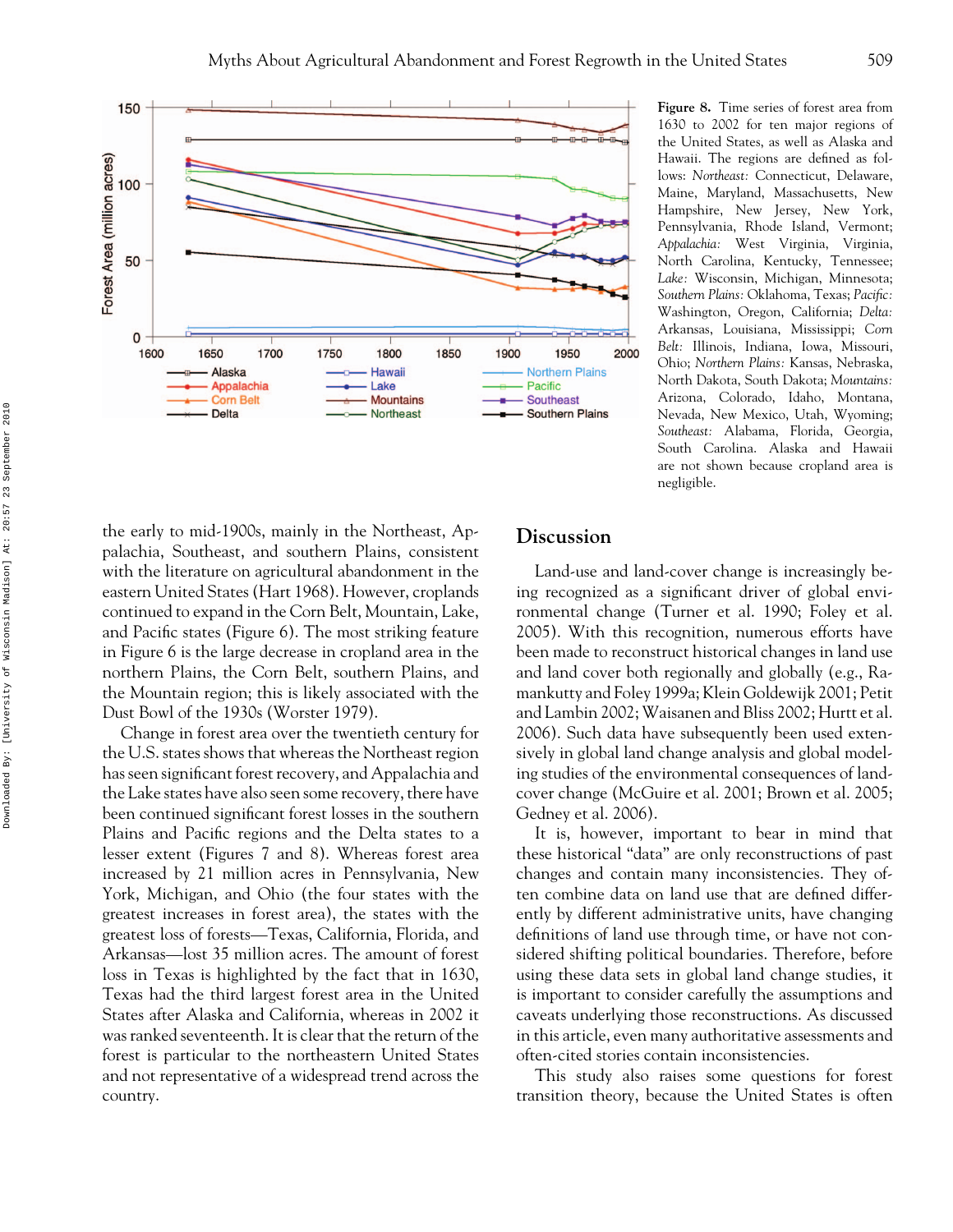presented as an example (Mather and Needle 1998). Forest transition theory suggests that with economic development, forest area decreases initially but then turns around and forests recover (Mather and Needle 1998; Rudel 1998; Rudel et al. 2005). The classic portrayal of forest change in the United States fits this picture. As this study suggests, however, forest transition in the United States is only applicable to the eastern part of the country and not to the country as a whole. This raises some interesting questions about scale of analysis. For example, a study that only looks at the eastern United States to portray a forest transition will clearly miss the fact that forest clearing has simply shifted to the Pacific Northwest and southern Plains regions. Moreover, there is the possibility of deforestation shifting completely to another region of the world, or "leakage." A recent study suggested that increased forest protection in China, Finland, and Japan has occurred through increasing imports of forest products from Russia (Mayer et al. 2005; Mayer et al. 2006). In addition, one needs to recognize that understanding land-use change and its consequences should involve analysis beyond simple changes in area. For example, Kauppi et al. (2006) introduced the notion of "forest identity" to include forest density, biomass per unit area, and carbon concentrations, in addition to forest area, when discussing forest transitions across the world. Similarly, Rhemtulla, Mladenoff, and Clayton (2007) discussed changes in tree size, biomass, and species composition when discussing forest transitions in Wisconsin.

## **Conclusion**

Here we have demonstrated that the story of largescale agricultural abandonment and forest regrowth in the United States is mostly confined to the eastern and southern portions of the country. Across the United States as a whole, that story does not hold. Indeed, compensating agricultural expansion and forest loss occurred in the central and western parts of the country. Although some sources accurately represent changes in cropland and forest area by accounting for changes in definitions and political boundaries, many others do not. Thus, our study suggests that careful interpretation of historical data is necessary to avoid false conclusions in relation to trajectories of land-cover change. The use of aggregated data can mask the geography embedded within the data but can also sometimes lead to wrong answers if the aggregation is done carelessly. Particular caution should be exercised when using such historical data to develop theories such as forest transition.

## **Acknowledgments**

We would like to thank Lisa M. Curran, Jonathan A. Foley, and Billie L. Turner II for useful feedback on this article.

## **Notes**

- 1. Historical data on population were available consistently back to 1800. Agricultural data were not available until 1880, so Clawson used the relationship between population and agricultural data from 1880 to 1975 to estimate cropland area between 1800 and 1880.
- 2. This volume presented data going back to 1880; it is not clear why Clawson did not use the 1880 figure but rather estimated the value.
- 3. Note that often the census report was issued one year after the data were collected. For example, the 1880 census reported data on agriculture in 1879. HisStatUS (and Clawson) assigned the values to the year of the report, whereas we assigned the values to the year of data collection in this article.
- 4. Note that cropland harvested denotes the area of land devoted to harvested crops; if a piece of land is multiple cropped, it is not counted more than once. Therefore, our data until 1920 are not entirely consistent because we simply added the harvested area of individual crops to get cropland harvested. However, multiple cropping was likely nonexistent in the early 1900s; even today, only about 4 percent of cropland harvested is multiple cropped (U.S. Department of Agriculture 2008).
- 5. Cultivated summer fallow.
- 6. Williams cited his data sources as Clawson (1979) and U.S. Forest Service (1982). It is clear that the legacy of Clawson's first estimates have been reproduced since in other studies.
- 7. Footnotes to the cropland data in HisStatUS are as follows. Footnote 5: "Cropland harvested only" for the data in years 1880 to 1920; Footnote 4: "Includes Alaska and Hawaii" for data in years 1930, 1940, and 1950; and Footnote∗: "Except as indicated by footnote 4, denotes first year for which figures include Alaska and Hawaii.' The exclusion of Alaska and Hawaii in some earlier reports, although noteworthy, is insignificant because they contain only 7 percent of the total cropland in the United States currently, and contained less than that in the past.
- 8. According to a table footnote from the 1945 census, "The 1940 figures are not strictly comparable with those for 1945. The 1945 figures include land used only for pasture, which has been plowed within 7 years. The 1940 figures include land pastured, which could have been plowed and used for crops without additional clearing, drainage, or irrigation. This land may not have been plowed within 7 years prior to 1940" (U.S. Census 1947, as cited in Waisanen and Bliss 2002, 84–4).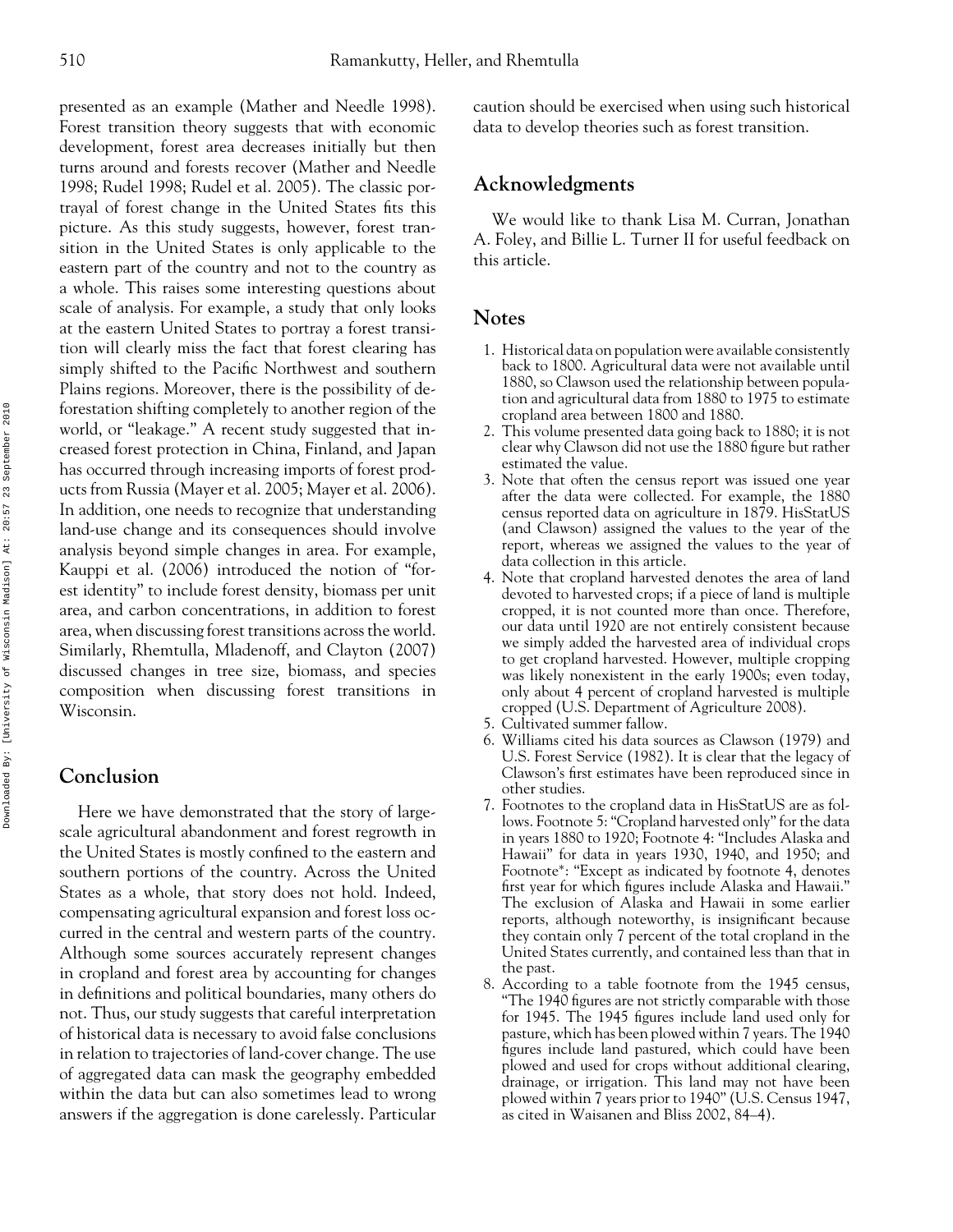9. Indeed, a USDA report suggests that there is an inverse relationship between cropland used for crops and cropland idled because of federal programs (USDA 2008).

# **References**

- Birdsey, R. A., and G. M. Lewis. 2003. Current and historical trends in use, management, and disturbance of U.S. forestlands. In *The potential of U.S. forest soils to sequester carbon and mitigate the greenhouse effect,* ed. J. M. Kimble, L. S. Heath, R. A. Birdsey, and R. Lal, 15–33. Boca Raton, FL: CRC Press.
- Brown, D. G., K. M. Johnson, T. R. Loveland, and D. M. Theobald. 2005. Rural land-use trends in the conterminous United States, 1950–2000. *Ecological Applications* 15:1851–63.
- Carter, S. B., S. S. Gartner, M. R. Haines, A. L. Olmstead, R. Sutch, and G. Wright, eds. 2006. *Historical statistics of the United States: Earliest times to the present.* Vol. 4. New York: Cambridge University Press.
- Clawson, M. 1979. Forests in the long sweep of American history. *Science* 204:1168–74.
- Flinn, K. M., M. Vellend, and P. L. Marks. 2005. Environmental causes and consequences of forest clearance and agricultural abandonment in central New York. *Journal of Biogeography* 32:439–52.
- Foley, J. A., R. DeFries, G. P. Asner, C. Barford, G. Bonan, S. R. Carpenter, F. S. Chapin et al. 2005. Global consequences of land use. *Science* 309:570–74.
- Foster, D. R. 1992. Land-use history (1730–1990) and vegetation dynamics in central New England, USA. *Journal of Ecology* 80:753–72.
- Gedney, N., P. M. Cox, R. A. Betts, O. Boucher, C. Huntingford, and P. A. Stott. 2006. Detection of a direct carbon dioxide effect in continental river runoff records. *Nature* 439 (7078): 835–38.
- Hart, J. F. 1968. Loss and abandonment of cleared farm land in the eastern United States. *Annals of the Association of American Geographers* 58 (3): 417–40.
- ———. 1980. Land use change in a Piedmont county. *Annals of the Association of American Geographers* 70:492–527.
- Hurtt, G. C., S. Frolking, M. G. Fearon, B. Moore, E. Shevliakova, S. Malyshev, S. W. Pacala, and R. A. Houghton. 2006. The underpinnings of land-use history: Three centuries of global gridded land-use transitions, woodharvest activity, and resulting secondary lands. *Global Change Biology* 12:1–22.
- Kauppi, P. E., J. H. Ausubel, J. Fang, A. S. Mather, R. A. Sedjo, and P. E. Waggoner. 2006. Returning forests analyzed with the forest identity. *PNAS* 103 (46): 17574– 579.
- Klein Goldewijk, K. 2001. Estimating global land use change over the past 300 years: The HYDE database. *Global Biogeochemical Cycles* 15 (2): 417–33.
- Mather, A. S., and C. L. Needle. 1998. The forest transition: A theoretical basis. *Area* 30 (2): 117–24.
- Matlack, G. 1997. Four centuries of forest clearance and regeneration in the hinterland of a large city. *Journal of Biogeography* 24:281–95.
- Mayer, A. L., P. E. Kauppi, P. K. Angelstam, Y. Zhang, and P. M. Tikka. 2005. Importing timber, exporting ecological impact. *Science* 308 (5720): 359–60.
- Mayer, A., P. Kauppi, P. Tikka, and P. Angelstam. 2006. Conservation implications of exporting domestic wood harvest to neighboring countries. *Environmental Science & Policy* 9 (3): 228–36.
- McGuire, A. D., S. Sitch, J. S. Clein, R. Dargaville, G. Esser, J. Foley, M. Heimann et al. 2001. Carbon balance of the terrestrial biosphere in the twentieth century: Analyses of C02, climate and land use effects with four processbased ecosystem models. *Global Biogeochemical Cycles* 15 (1): 183–206.
- Petit, C. C., and E. F. Lambin. 2002. Long-term land-cover changes in the Belgian Ardennes (1775–1929): Modelbased reconstruction versus historical maps. *Global Change Biology* 8 (7): 616–30.
- Ramankutty, N., and J. A. Foley. 1999a. Estimating historical changes in global land cover: Croplands from 1700 to 1992. *Global Biogeochemical Cycles* 13:997–1027.
- -. 1999b. Estimating historical changes in land cover: North American croplands from 1850 to 1992. *Global Ecology and Biogeography* 8 (5): 381–96.
- Rhemtulla, J., D. Mladenoff, and M. Clayton. 2007. Regional land-cover conversion in the U.S. upper Midwest: Magnitude of change and limited recovery (1850–1935– 1993). *Landscape Ecology* 22 (Suppl. 1): 57–75.
- Rudel, T. 1998. Is there a forest transition? Deforestation, reforestation, and development. *Rural Sociology* 63 (4): 533–52.
- Rudel, T. K., O. T. Coomes, E. Moran, F. Achard, A. Angelsen, J. C. Xu, and E. Lambin. 2005. Forest transitions: Towards a global understanding of land use change. *Global Environmental Change* 15:23–31.
- Russell, E. W. B. 1998. *People and the land through time.* New Haven, CT: Yale University Press.
- Sedjo, R. A. 1999. Marion Clawson's contribution to forestry. Discussion Paper 99–33, Resources for the Future, Washington, DC.
- Smith, B. E., P. L. Marks, and S. Gardescu. 1993. Two hundred years of forest cover changes in Tompkins County, New York. *Bulletin of the Torrey Botanical Club* 120 (3): 229–47.
- Smith, W. B., P. D. Miles, J. S. Vissage, and S. A. Pugh. 2004. Forest resources of the United States, 2002. In *General technical report NC-241,* 146. St. Paul, MN: U.S. Department of Agriculture, Forest Service, North Central Research Station.
- Thorson, R. M. 2002. *Stone by stone: The magnificent history in New England stone walls.* New York:Walker & Company.
- Turner, B. L., W. C. Clark, R. W. Kates, J. F. Richards, J. T. Mathews, and W. B. Meyer, eds. 1990. *The Earth as transformed by human action.* New York: Cambridge University Press.
- U.S. Bureau of the Census. 1975. *Historical statistics of the United States, colonial times to 1970.* Washington, DC: U.S. Department of Commerce.
- U.S. Census. 1947. *U.S. Census of agriculture: 1945. Vol. II, General report, statistics by subjects.* Washington, DC: U.S. Government Printing Office.
- U.S. Department of Agriculture (USDA). 2008. *Major land uses.* Washington, DC: Economic Research Service.
- U.S. Forest Service. 1982. An analysis of the timber situation in the United States, 1952–2030. Forest Resources Report No. 23. Washington, DC: U.S. Government Printing Office.